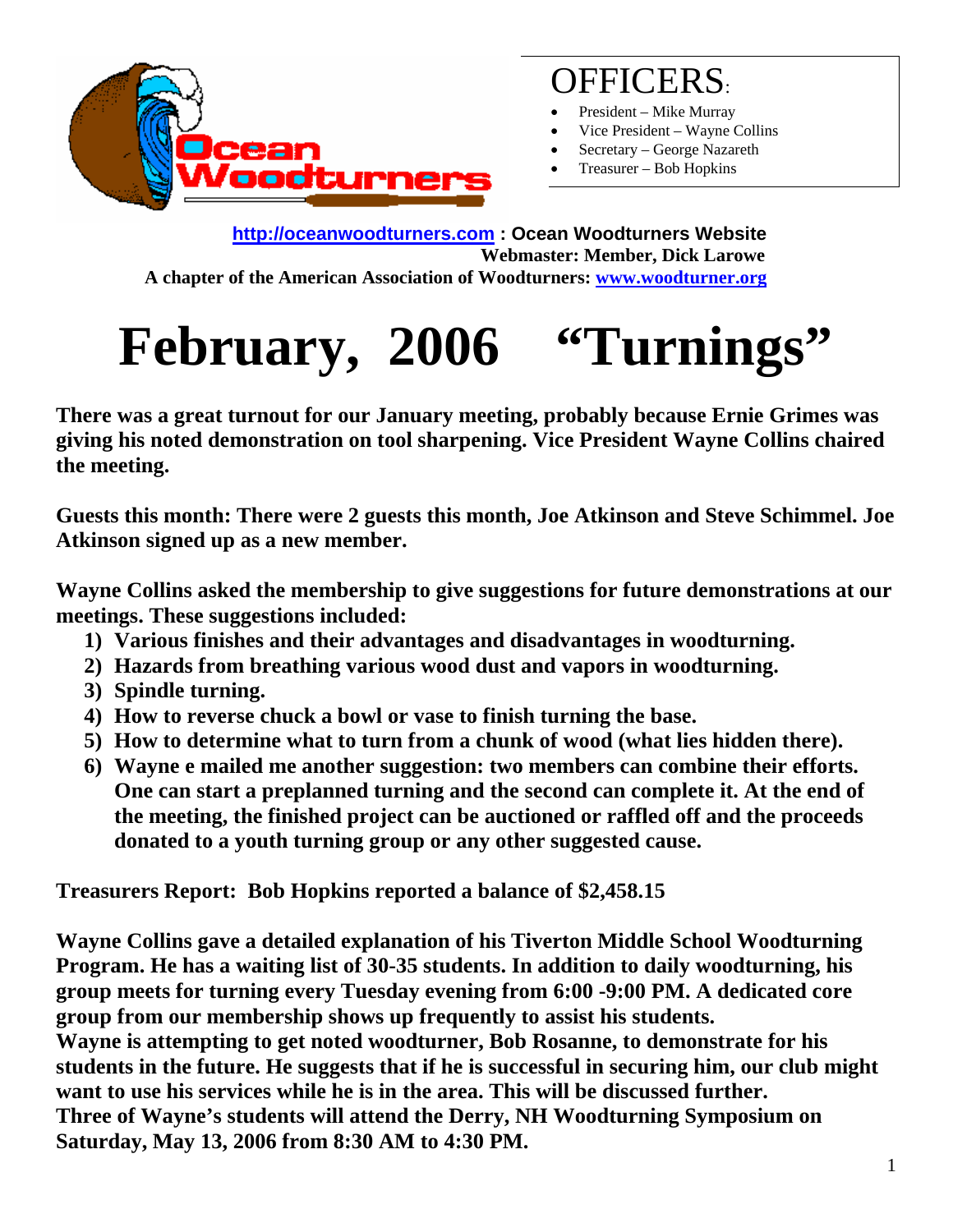#### **Party for Angelo Iafrate on Sunday afternoon, January 15th**



**Angelo enjoying himself with friends at his Congratulatory Party in Warwick** 

#### **Demonstration of sharpening tools by Ernie Grimes**



**Ernie Grimes demonstrates as Wayne Collins dozes. (Sorry Wayne, I couldn't resist. I just caught him blinking)**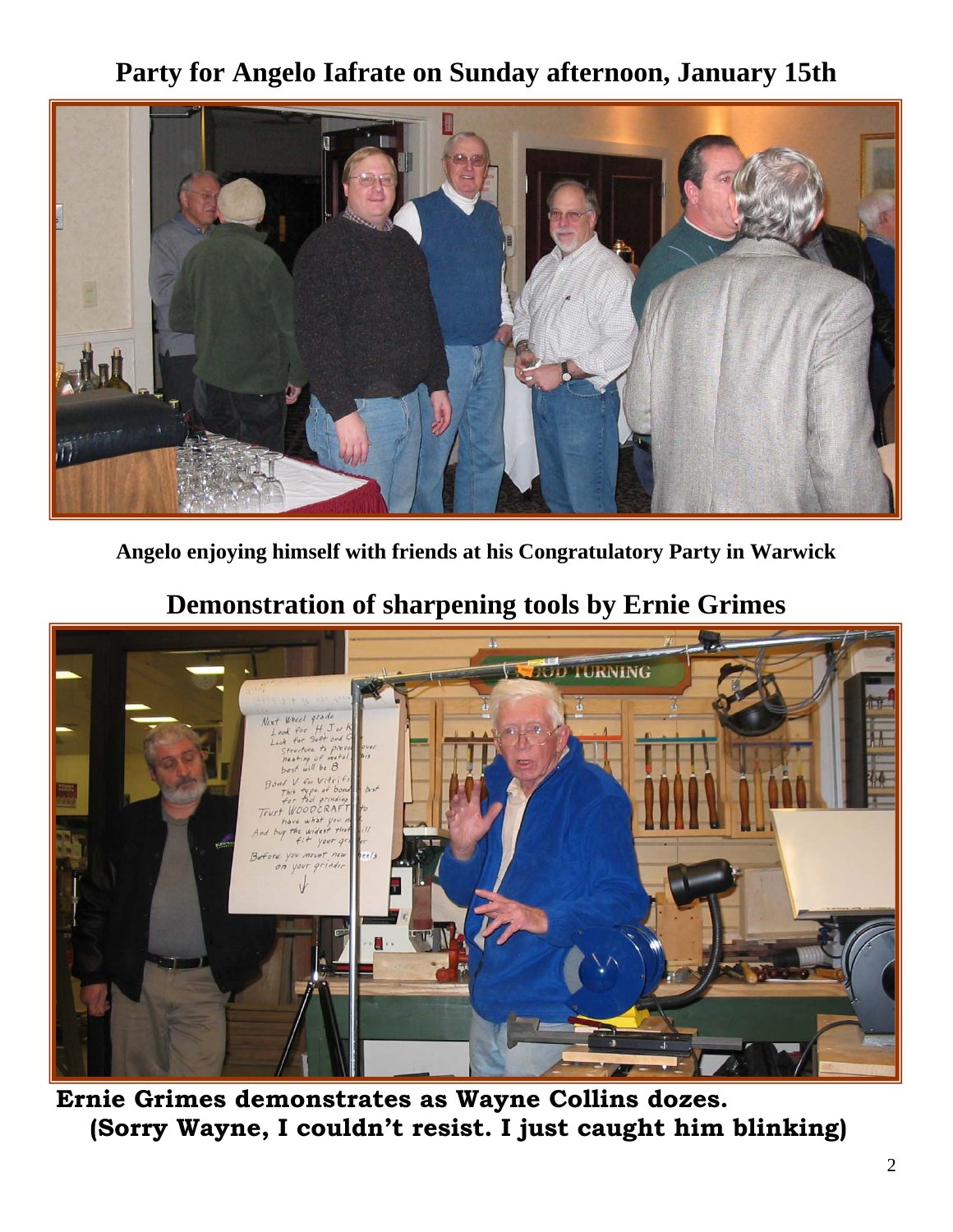**Ernie gave a very complete and informative demonstration of sharpening woodturning tools on rotary grinding wheels, using his many jigs and fixtures. He began his demo with his own colorful 72 year history as a woodturner, starting as a very young boy in what would be considered today as "indentured service".** 

**This was one of our most informative demonstrations in a long while. A notable fact given by Ernie that appears important to me, relates to the angle to grind various tools: Spindle gouges (Light touch)30degrees, Bowl gouges (heavier cuts—60 degrees, and for scrapers—80degrees.** 

**Ernie is willing to make a return engagement to demonstrate sharpening with a rotary sander. I am sure he will be asked to present for us again in the near future.** 



## **Show and Tell**

| From left to right:    |                                                |
|------------------------|------------------------------------------------|
|                        | Mickey Goodman: 1 spalted maple hollow turning |
|                        | 1 Mulberry natural edged Bowl                  |
|                        | 1 Box Elder Bowl                               |
| <b>Richard Murphy:</b> | 2 Applewood Bowls                              |
| <b>Rick Sousa:</b>     | 1 Curly Maple Platter and 1 Butternut Bowl     |
| <b>Matt Ames:</b>      | 1 Ash Salad Bowl with carved spoon and fork    |
|                        | 1 White Birch Bowl                             |
|                        |                                                |
|                        |                                                |